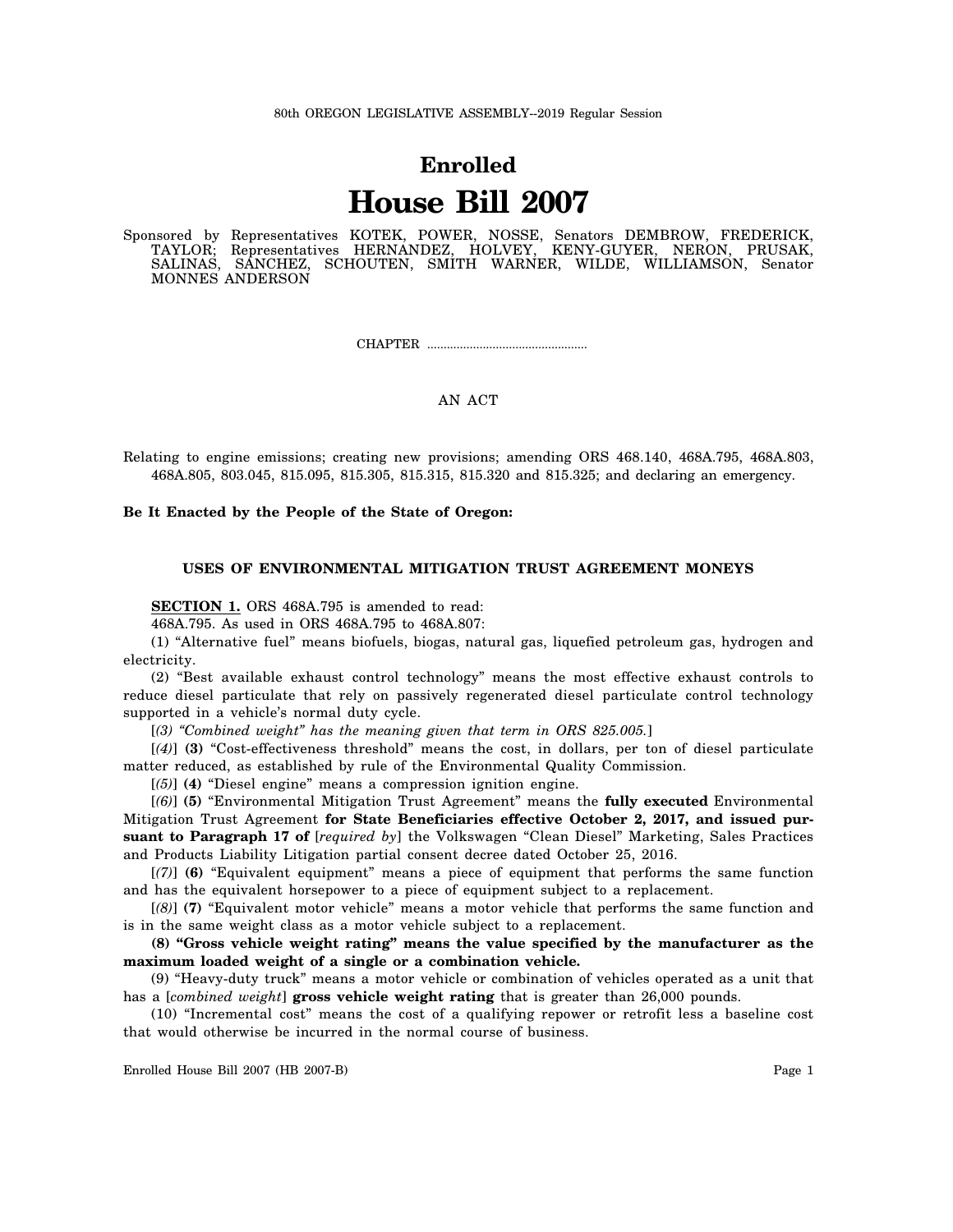(11) "Medium-duty truck" means a motor vehicle or combination of vehicles operated as a unit that has a [*combined weight*] **gross vehicle weight rating** that is greater than 14,000 pounds but less than or equal to 26,000 pounds.

(12) "Motor vehicle" has the meaning given that term in ORS 825.005.

(13) "Nonroad diesel engine" means a diesel engine of 25 horsepower or more that is not designed primarily to propel a motor vehicle on public highways.

[*(14) "Oregon diesel engine" means an engine at least 50 percent of the use of which, as measured by miles driven or hours operated, will occur in Oregon for the three years following the repowering or retrofitting of the engine.*]

[*(15)*] **(14)** "Oregon diesel truck engine" means a diesel engine in a truck at least 50 percent of the use of which, as measured by miles driven or hours operated, has occurred in Oregon for the two years preceding the scrapping of the engine.

[*(16)*] **(15)** "Public highway" has the meaning given that term in ORS 825.005.

[*(17)(a)*] **(16)(a)** "Replacement" means:

(A) To scrap a motor vehicle powered by a diesel engine and replace the motor vehicle with an equivalent motor vehicle; or

(B) To scrap a piece of equipment powered by a nonroad diesel engine and replace the equipment with equivalent equipment.

(b) "Replacement" does not mean ordinary maintenance, repair or replacement of a diesel engine.

[*(18)*] **(17)** "Repower" means to scrap an old diesel engine and substitute it with a new engine, a used engine or a remanufactured engine, or with electric motors, drives or fuel cells, with a minimum useful life of seven years.

[*(19)*] **(18)** "Retrofit" means to equip a diesel engine with new emissions-reducing parts or technology after the manufacture of the original engine **or to convert the diesel engine into an engine capable of being powered by alternative fuel**. A retrofit must use the greatest degree of emissions reduction available for the particular application of the equipment retrofitted that meets the costeffectiveness threshold.

[*(20)*] **(19)** "Scrap" means to destroy, render inoperable and recycle.

[*(21)*] **(20)** "Truck" means a motor vehicle or combination of vehicles operated as a unit that has a [*combined weight*] **gross vehicle weight rating** that is greater than 14,000 pounds.

**SECTION 2.** ORS 468A.805 is amended to read:

468A.805. (1) Subject to and consistent with ORS 468A.803 (8) and with the terms of the Environmental Mitigation Trust Agreement, any moneys received by the State of Oregon pursuant to the agreement that are deposited in the Clean Diesel Engine Fund under ORS 468A.801 must [*be used by the Department of Environmental Quality to award grants for the purpose of reducing nitrogen oxides emissions from diesel engines.*]

[*(2)(a) To the extent authorized by the agreement, the department shall allocate moneys awarded pursuant to subsection (1) of this section first to*] **be expended by the Department of Environmental Quality as follows:**

**(a) The department shall** award grants to owners and operators of school buses to reduce emissions from at least 450 school buses powered by diesel engines operating in this state.

**(b) Moneys not expended under paragraph (a) of this subsection must be:**

**(A) Awarded as grants for the purpose of reducing emissions from diesel engines; or**

**(B) Utilized by the department as the State of Oregon's voluntary matching funds under the Diesel Emissions Reduction Act Program in the Energy Policy Act of 2005, 42 U.S.C. 16133, and for the purpose of awarding grants for reducing diesel particulate matter emissions from diesel engines.**

[*(b)*] **(2)(a)** In awarding grants under [*this subsection*] **subsection (1)(a) of this section**, the department shall begin by awarding grants to owners and operators of school buses powered by diesel engines that are of the median model year of school buses powered by diesel engines operating in this state, and shall proceed to award grants for school buses powered by diesel engines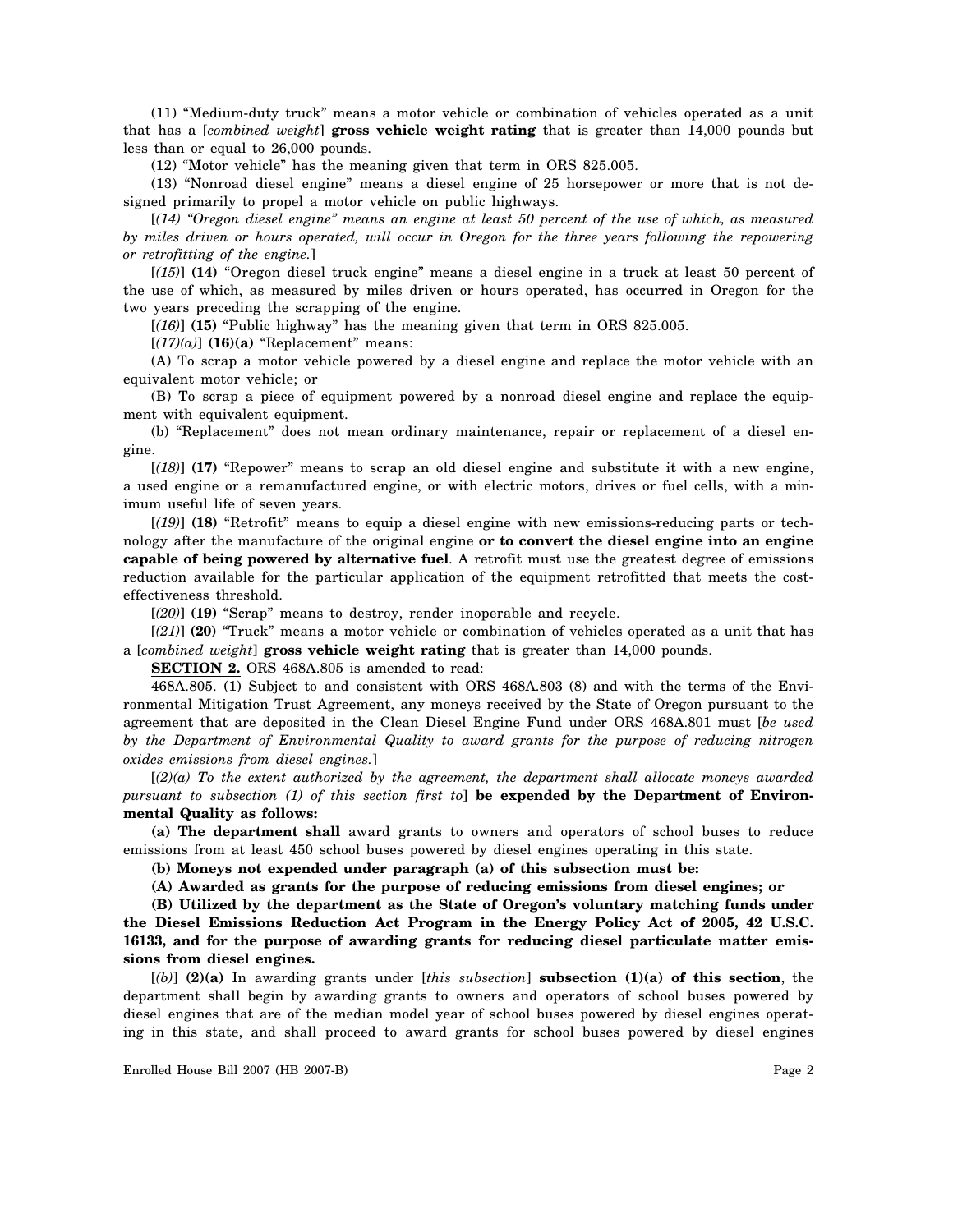through the adjoining model years until the requirements of [*paragraph (a) of this subsection*] **subsection (1)(a) of this section** are met. A grant may be awarded under [*this subsection*] **subsection (1)(a) of this section** for any school bus powered by a diesel engine within the control of an owner or operator that meets the following conditions:

(A) The school bus has at least three years of remaining useful life;

(B) Use of the school bus has occurred in Oregon during the year preceding the date of the grant; and

(C) For the three years following receipt of a grant award, use of the school bus to which the owner or operator applies the grant will occur in Oregon.

[*(c)*] **(b)** The grant amount per school bus awarded under [*this paragraph*] **subsection (1)(a) of this section** shall be for:

(A) \$50,000 or 30 percent of the cost to purchase a school bus that meets minimum standards adopted by the State Board of Education under ORS 820.100 for the applicable class or type of school bus, whichever is less; or

(B) Up to 100 percent of the cost to retrofit a school bus with emissions-reducing parts or technology that results in a reduction of diesel particulate matter emissions by at least 85 percent when compared with the baseline emissions for the relevant engine year and application.

[*(3) Except for awarding grants pursuant to subsection (2) of this section, the department may not award grants from the moneys described under subsection (1) of this section without prior approval by the Legislative Assembly by law.*]

**(3) In awarding grants pursuant to subsection (1)(b) of this section, the department shall give preference to projects that will:**

**(a) Support compliance with section 4 of this 2019 Act or with contract specifications or preferences related to emissions standards for diesel engines established by a public body, as defined in ORS 174.109;**

**(b) Be carried out by a grant applicant that is a disadvantaged business enterprise, a minority-owned business, a woman-owned business, a business that a service-disabled veteran owns or an emerging small business, as those terms are defined in ORS 200.005;**

**(c) Involve the replacement, repower or retrofit of one or more motor vehicles or pieces of equipment that have at least three years of remaining useful life at the time that the grant agreement is executed;**

**(d) Support the utilization of fuels for which regulated parties may generate credits under the clean fuels program adopted by rule by the Environmental Quality Commission under ORS 468A.266 (1)(b);**

**(e) Benefit owners and operators of heavy-duty trucks, if the fleet of the owner or operator includes only one heavy-duty truck and the heavy-duty truck is registered in Multnomah, Clackamas or Washington County;**

**(f) Benefit small fleets other than as described in paragraph (e) of this subsection;**

**(g) Involve the retrofit of concrete mixer trucks or trucks that are used for the transportation of aggregate; or**

**(h) Meet the criteria of any other preferences that the commission may establish by rule, if the department determines that the additional preferences are necessary to ensure that grant awards result in the reduction of emissions from diesel engines.**

**(4) The commission may adopt rules as necessary to implement the provisions of this section.**

# **TITLING AND REGISTRATION OF CERTAIN VEHICLES; DIESEL ENGINE REQUIREMENTS**

**SECTION 3. Sections 4 and 5 of this 2019 Act are added to and made a part of the Oregon Vehicle Code.**

**SECTION 4. (1) As used in this section and section 5 of this 2019 Act:**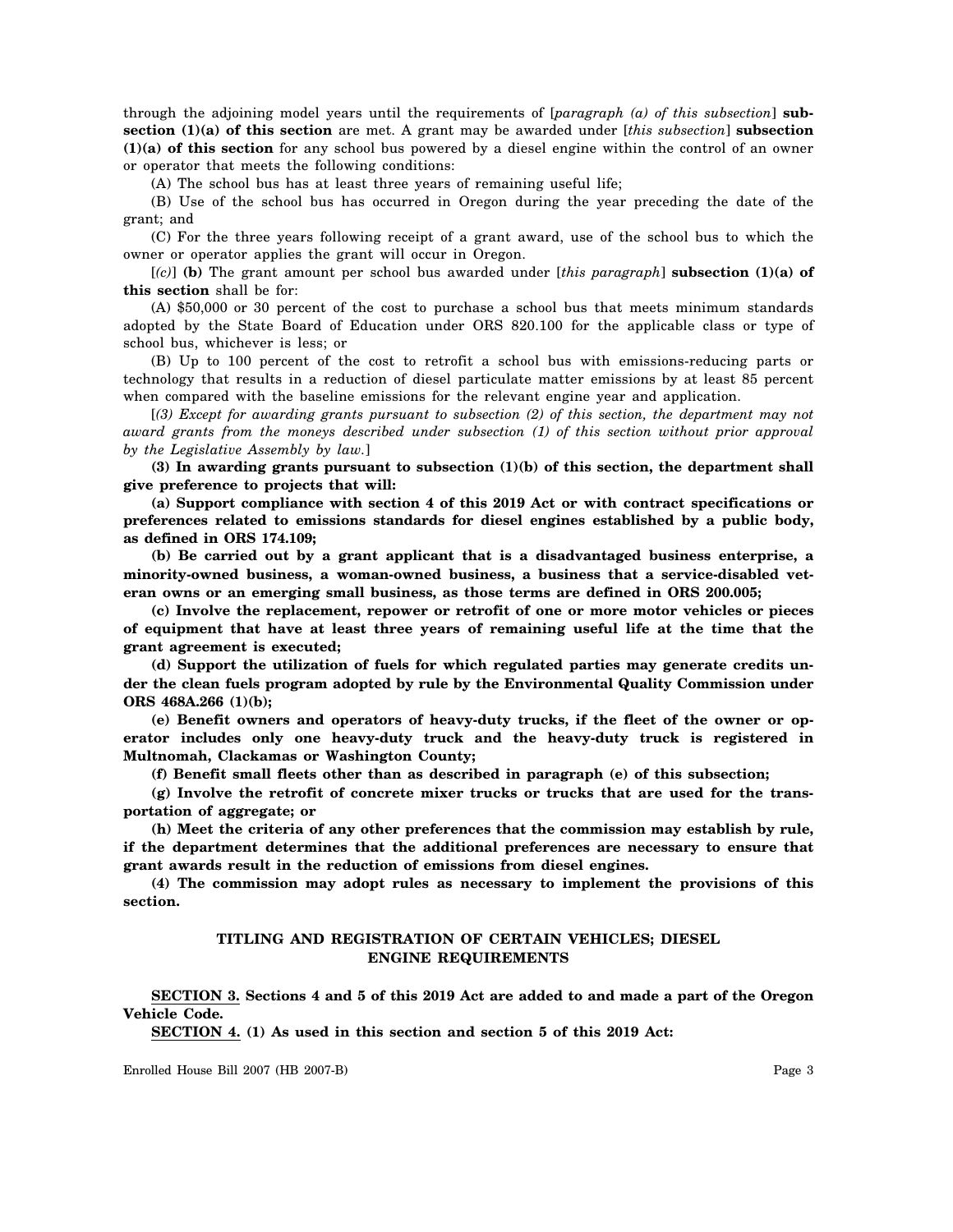**(a) "Diesel engine" has the meaning given that term in ORS 468A.795.**

**(b) "Heavy-duty truck" has the meaning given that term in ORS 468A.795.**

**(c) "Medium-duty truck" has the meaning given that term in ORS 468A.795.**

**(d) "Public body" has the meaning given that term in ORS 174.109.**

**(2) On and after January 1, 2025, the Department of Transportation may not issue a certificate of title for the following motor vehicles if the address of the owner of the motor vehicle is located within Multnomah, Clackamas or Washington County:**

**(a) A medium-duty truck powered by a model year 2009 or older diesel engine.**

**(b) A heavy-duty truck powered by a model year 2006 or older diesel engine.**

**(3) The department may not issue registration or renewal of registration on and after the following dates for the following motor vehicles if the address of the owner of the motor vehicle is located within Multnomah, Clackamas or Washington County:**

**(a) January 1, 2023, for a medium-duty truck or a heavy-duty truck if the motor vehicle is powered by a model year 1996 or older diesel engine.**

**(b) January 1, 2029, for:**

**(A) A medium-duty truck powered by a model year 2009 or older diesel engine.**

**(B) A heavy-duty truck powered by a model year 2009 or older diesel engine owned by a public body.**

**(C) A heavy-duty truck powered by a model year 2006 or older diesel engine owned by a person other than a public body.**

**(4) Notwithstanding subsections (2) and (3) of this section, the department may issue a certificate of title, issue registration or issue renewal of registration for a motor vehicle described in subsection (2) or (3) of this section after a date described in subsection (2) or (3) of this section if:**

**(a) The diesel engine that powers the motor vehicle has been retrofitted with approved retrofit technology pursuant to rules adopted by the Environmental Quality Commission under section 7 of this 2019 Act; and**

**(b) Proof of certification of the retrofit has been issued under section 7 of this 2019 Act.**

- **(5) The following motor vehicles are exempt from the requirements of this section:**
- **(a) Motor vehicles registered as farm vehicles under the provisions of ORS 805.300.**
- **(b) Farm tractors.**
- **(c) Implements of husbandry.**
- **(d) Motor vehicles used exclusively as training vehicles.**
- **(e) Publicly and privately owned emergency vehicles.**
- **(f) Ambulances.**
- **(g) Campers.**
- **(h) Motor homes.**
- **(i) Recreational vehicles.**

**(j) Heavy-duty trucks operated for 5,000 miles or fewer on highways of this state during one calendar year.**

**(k) Carriers with a fleet size of five or fewer heavy-duty trucks.**

- **(L) Antique vehicles.**
- **(m) Motor trucks, as defined in ORS 801.355, used primarily to transport logs.**

**(6)(a) In order for registration to continue to be valid for a motor vehicle that is owned by a public body and subject to subsection (3) of this section, the public body shall, in a manner determined by the department by rule, submit proof to the department that the motor vehicle complies with subsection (3) of this section. Proof of compliance must be on a form supplied by the department and must include such information as the department may require. Proof of compliance for a motor vehicle owned by a public body is valid until the ownership of the vehicle changes.**

**(b) The department shall provide notice to a public body of the requirement under this subsection to submit proof of compliance with subsection (3) of this section. The notice shall**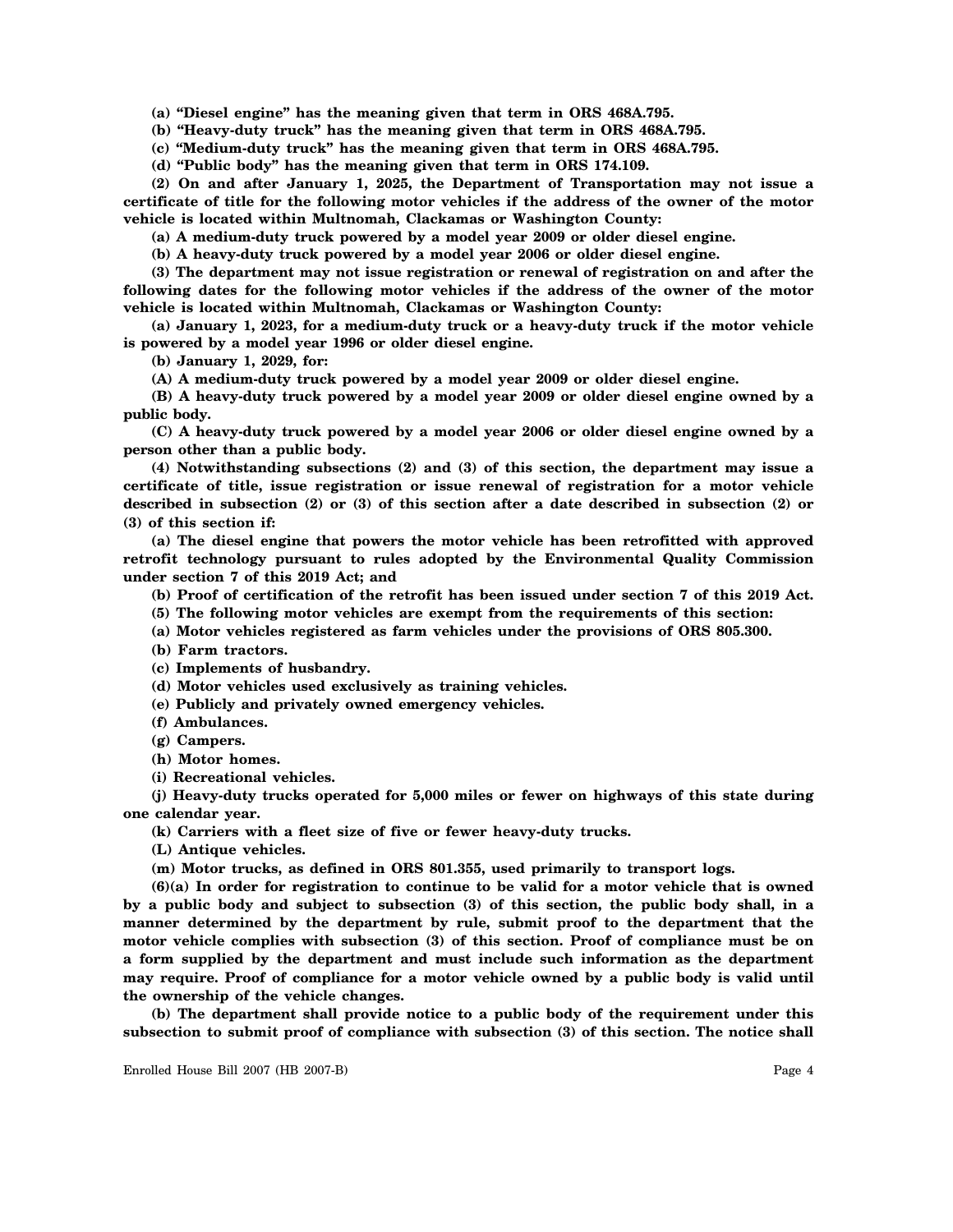**be issued to the public body no later than one year prior to the date that the proof of compliance must be submitted to the department.**

**(7) The department may adopt rules as necessary to administer this section.**

**SECTION 5. (1) No later than September 15 of each year, the Department of Transportation shall submit a report in the manner provided by ORS 192.245 to the interim committees of the Legislative Assembly related to transportation and the environment on the registration of medium-duty trucks and heavy-duty trucks in this state. The purposes of the report shall be to identify and address trends in the registration of medium-duty trucks and heavy-duty trucks in this state over time and to identify any effects that the requirements of section 4 of this 2019 Act may have on the trends in registration.**

**(2) The report shall include information on:**

**(a) The number of medium-duty trucks and heavy-duty trucks registered in each county in this state; and**

**(b) The number of medium-duty trucks and heavy-duty trucks registered in this state that are motor vehicles described in section 4 (5) of this 2019 Act.**

**SECTION 6. Section 7 of this 2019 Act is added to and made a part of ORS chapter 468A.**

**SECTION 7. (1) The Environmental Quality Commission shall adopt by rule criteria for certification of approved retrofit technologies for the retrofit of a diesel engine that powers a medium-duty truck or a heavy-duty truck. In determining the criteria and approved retrofit technologies, the commission shall consider:**

**(a) Regulations adopted by the State of California for reducing diesel engine emissions from in-use medium-duty trucks and heavy-duty trucks; and**

**(b) The list of technologies approved as qualifying retrofits included in the standards established by the commission under ORS 468A.799.**

**(2) The commission shall prescribe by rule the manner for issuing certification that a diesel engine has been retrofitted with approved retrofit technology in compliance with the criteria adopted by rule under subsection (1) of this section.**

**(3) When proof of certification that a diesel engine has been retrofitted with approved retrofit technology is required under section 4 of this 2019 Act, the proof may be provided by any means that the Department of Transportation and the commission determine by joint rulemaking or by interagency agreement to be satisfactory. Proof of certification may include, but need not be limited to, a certificate of compliance.**

**SECTION 8.** ORS 803.045 is amended to read:

803.045. (1) The Department of Transportation shall issue title for a vehicle if the applicant and the vehicle meet the following qualifications:

(a) The applicant must satisfy the department that the applicant is the owner of the vehicle and is otherwise entitled to have title issued in the applicant's name.

(b) Except as otherwise provided in ORS 803.050 (2), the applicant must submit a completed and signed application for title described in ORS 803.050.

(c) The applicant must pay the fee for issuance of a certificate of title under ORS 803.090 or the fee for issuance of title in another form, as established by the department by rule in accordance with ORS 803.012.

(d) If the vehicle is a reconstructed vehicle or an assembled vehicle, the applicant must provide the following information in addition to any other information required under this section:

(A) The certificate of title last issued for the frame of the vehicle, a salvage title certificate issued for the vehicle or other evidence of ownership satisfactory to the department.

(B) Bills of sale for major components used to build the vehicle.

(e) If the vehicle is covered by an Oregon title or salvage title certificate, the applicant shall surrender the Oregon title or salvage title certificate, submit an application as provided under ORS 803.065 or submit other evidence of ownership satisfactory to the department.

(f) Unless the department adopts rules to the contrary, if the vehicle is from another jurisdiction, the applicant shall surrender to the department with the application the certificate of title is-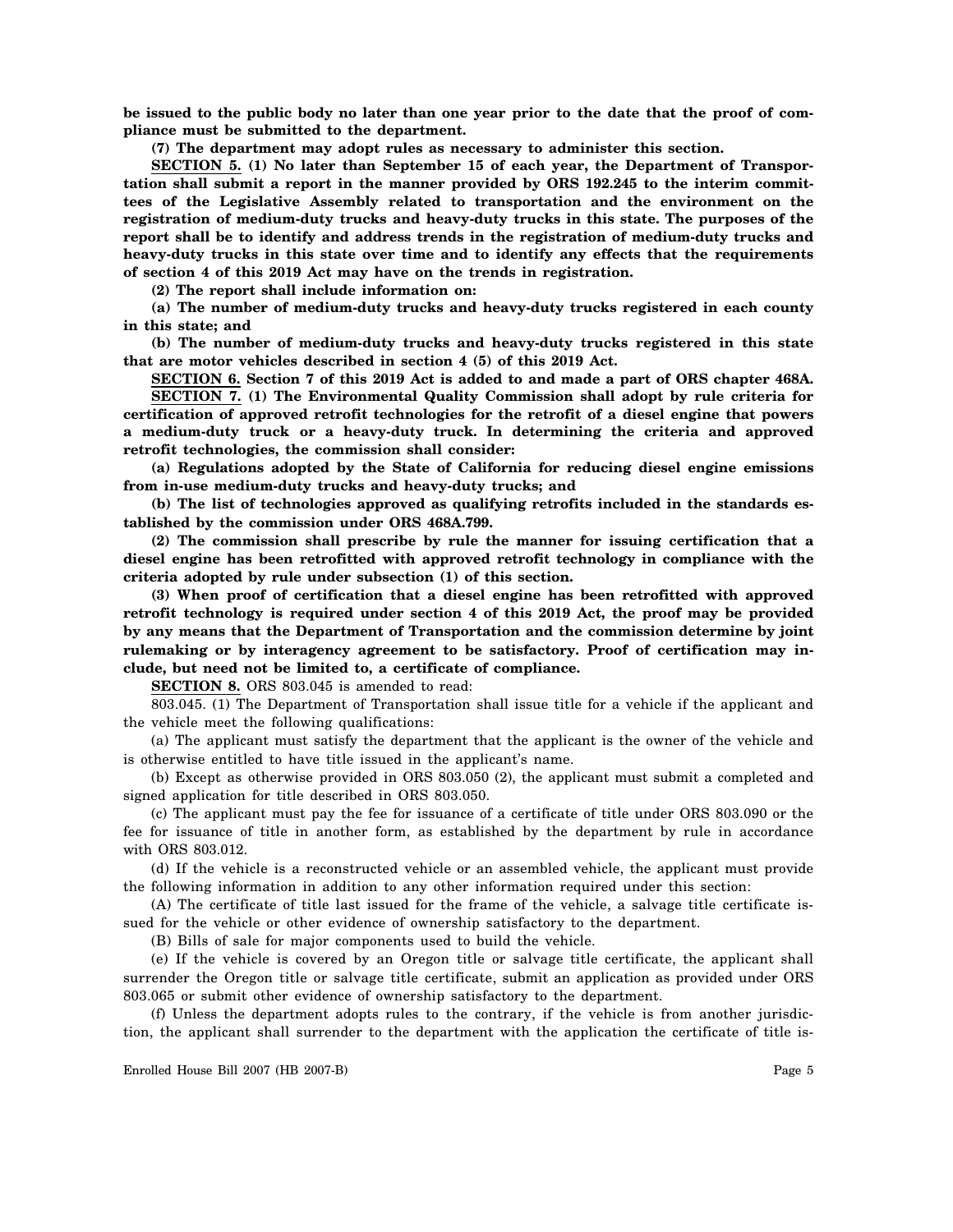sued by the other jurisdiction, if such jurisdiction requires certificates of title. If such jurisdiction does not require certificates of title, then the applicant shall surrender the registration cards.

(g) If required by the department, the applicant must submit proof of ownership as described under ORS 803.205.

(h) Other than a racing activity vehicle as defined in ORS 801.404, if the department has reason to believe a vehicle was not certified by the original manufacturer as conforming to federal vehicle standards, the department may require the applicant to provide proof satisfactory to the department that the vehicle conforms to federal vehicle standards.

(i) Unless the vehicle is exempted from odometer disclosure requirements, the applicant shall submit an appropriate odometer disclosure form. The department shall determine what constitutes an appropriate form in any particular situation. The department may make exceptions by rule to the requirement for submission of an odometer disclosure form.

 $(2)[(a)]$  The department may not issue title for a vehicle:

[*(A)*] **(a)** Required by ORS 803.210 to be inspected unless the vehicle has been inspected as described in ORS 803.212 and the inspection fee paid under ORS 803.215.

 $[(B)]$  (b) If the current vehicle title, certificate or ownership document is a junk title, junk certificate or similar ownership document issued by another jurisdiction, or has a junk or similar brand or notation.

**(c) As prescribed in section 4 of this 2019 Act.**

[*(b)*] **(3)** The department may adopt any rules it considers necessary for the administration of [*this*] subsection **(2)(a) and (b) of this section**.

**SECTION 9.** ORS 815.095 is amended to read:

815.095. (1) A person commits the offense of making unlawful sales of, installations of or representations concerning vehicle pollution control systems if the person does any of the following:

(a) Sells, displays, advertises or represents as a certified system any motor vehicle pollution control system that is not certified under ORS 468A.365.

**(b) Sells, displays, advertises or represents as an approved retrofit technology any retrofit technology that is not approved under section 7 of this 2019 Act.**

[*(b)*] **(c)** Installs or sells for installation upon a motor vehicle any motor vehicle pollution control system for which a certificate of approval has not been issued under ORS 468A.365.

(2) The offense described in this section, making unlawful sales, installations or representations concerning vehicle pollution control systems, is a Class A misdemeanor but each day of violation does not constitute a separate offense.

**SECTION 10.** ORS 815.305 is amended to read:

815.305. (1) A person commits the offense of unlawful disconnection or alteration of pollution control equipment if the person does any of the following:

(a) Disconnects or permits to be disconnected a factory installed motor vehicle air pollution control device or a factory-installed system, as defined in ORS 468A.350, or knowingly and willfully permits such device or factory-installed system to become or remain inoperative.

(b) Modifies or alters a certified system or factory-installed system, as defined in ORS 468A.350, in a manner that decreases its efficiency or effectiveness in the control of air pollution.

**(c) Modifies or alters an installed, approved retrofit technology for which proof of certification has been issued under section 7 of this 2019 Act in a manner that decreases its efficiency or effectiveness in the control of air pollution.**

(2) The following exemptions to this section are established:

(a) This section does not apply when factory-installed motor vehicle air pollution control equipment, systems or devices are disconnected for the purpose of conversion to gaseous fuels including, but not limited to, liquefied petroleum gases and natural gases in liquefied or gaseous form.

(b) This section is not intended to prohibit the use of replacement, conversion, turbocharger or other alternative components in a certified or factory-installed system if the components do not significantly affect the efficiency or effectiveness of the system in controlling air pollution.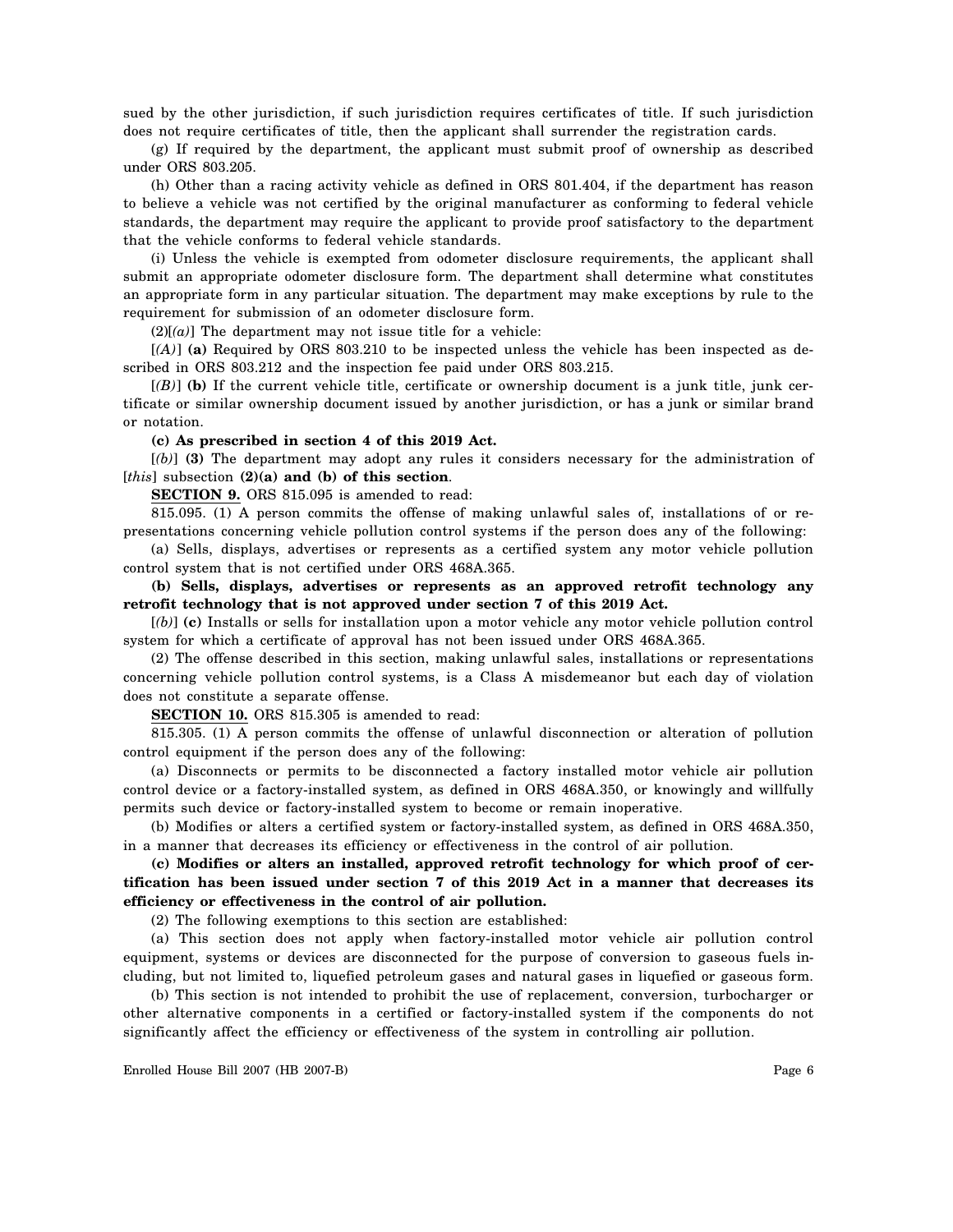(3) The offense described in this section, unlawful disconnection or alteration of pollution control equipment, is a Class A misdemeanor, but each day of violation does not constitute a separate offense.

## **SECTION 11.** ORS 815.315 is amended to read:

815.315. (1) A person commits the offense of use of improper certificate for pollution control system if the person makes, issues or knowingly uses any imitation or counterfeit of a certificate of compliance described under ORS 815.310 **or section 7 of this 2019 Act**.

(2) The offense described in this section, use of improper certificate for pollution control system, is a Class B traffic violation, but each day of violation does not constitute a separate offense.

**SECTION 12.** ORS 815.320 is amended to read:

815.320. (1) A person commits the offense of unlawful certification of compliance with pollution control requirements if the person does any of the following:

(a) Falsely certifies that a motor vehicle is equipped with a functioning certified system, as defined in ORS 468A.350, or that the motor vehicle complies with the rules and standards adopted by the Environmental Quality Commission under ORS 468A.360.

(b) Falsifies any information on the certificate of compliance described under ORS 815.310.

**(c) Falsely certifies that a diesel engine has been retrofitted with approved retrofit technology under section 7 of this 2019 Act.**

# **(d) Falsifies any information on the certificate of compliance described under section 7 of this 2019 Act.**

[*(c)*] **(e)** With a purpose to defraud or with intent, causes registration of a motor vehicle that would not otherwise be eligible for registration because of its failure to comply with**:**

**(A)** Rules and standards adopted by the Environmental Quality Commission under ORS 468A.360**; or**

#### **(B) Section 4 of this 2019 Act**.

(2) The offense described in this section, unlawful certification of compliance with pollution control requirements, is a Class A misdemeanor, but each day of violation does not constitute a separate offense.

**SECTION 13.** ORS 815.325 is amended to read:

815.325. (1) A person commits the offense of unlawfully requiring repair for certification with pollution control requirements if the person requires as a condition of the issuance of a certification of compliance described under ORS 815.310 **or proof of certification described under section 7 of this 2019 Act** any repairs or services unnecessary for compliance with **section 4 of this 2019 Act or with** rules or standards adopted under ORS 468A.350, 468A.355, 468A.365 and 468A.385.

(2) The offense described in this section, unlawfully requiring repair for certification of compliance with pollution control requirements, is a Class A misdemeanor, but each day of violation does not constitute a separate offense.

# **VOLUNTARY EMISSIONS CONTROL LABEL PROGRAM**

**SECTION 14. Section 15 of this 2019 Act is added to and made a part of ORS chapter 468A.**

**SECTION 15. (1) The Environmental Quality Commission shall adopt by rule a program allowing for an owner or operator of a piece of construction equipment powered by a nonroad diesel engine and operated in Oregon to voluntarily demonstrate to the Department of Environmental Quality the emissions profile of the nonroad diesel engine powering the equipment, and to receive and display an emission control label on the piece of construction equipment.**

**(2) The department may contract with an independent third-party to implement the program described in subsection (1) of this section.**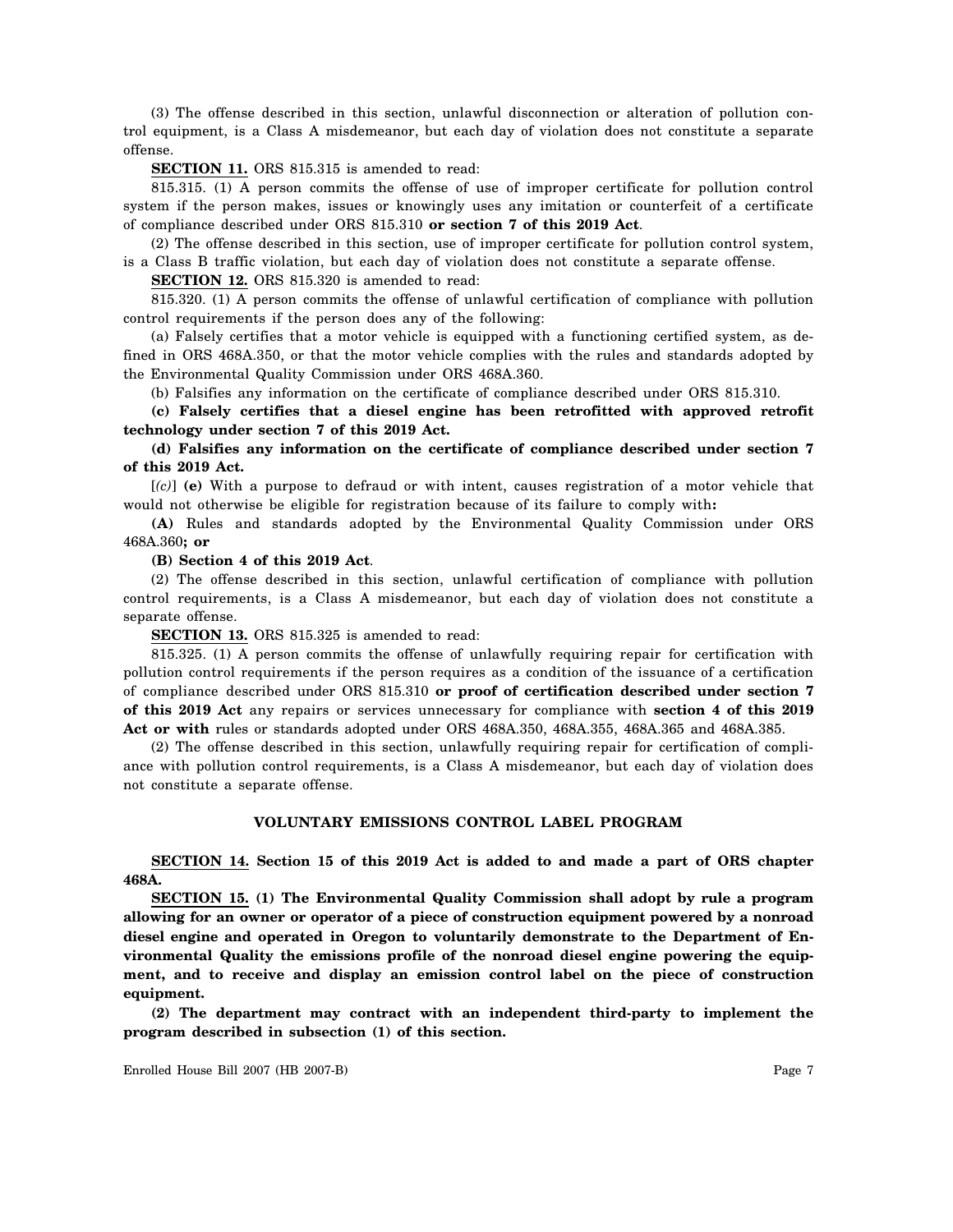**(3) The commission may establish by rule a schedule of fees for participation in the program developed under this section. The fees established under this section shall be based upon the costs of the department in carrying out the program.**

**(4) The fees collected under subsection (3) of this section shall be deposited into the State Treasury to the credit of an account of the department and are continuously appropriated to the department for payment of the costs of the department in carrying out the provisions of this section.**

## **MOTOR VEHICLE EMISSIONS STANDARDS; CIVIL PENALTIES**

**SECTION 16.** ORS 468.140 is amended to read:

468.140. (1) In addition to any other penalty provided by law, any person who violates any of the following shall incur a civil penalty for each day of violation in the amount prescribed by the schedule adopted under ORS 468.130:

(a) The terms or conditions of any permit required or authorized by law and issued by the Department of Environmental Quality or a regional air quality control authority.

(b) Any provision of ORS 164.785, 448.305, 454.010 to 454.040, 454.205 to 454.255, 454.505 to 454.535, 454.605 to 454.755 and 783.625 to 783.640 and ORS chapter 467 and ORS chapters 468, 468A and 468B.

(c) Any rule or standard or order of the Environmental Quality Commission adopted or issued pursuant to ORS 448.305, 454.010 to 454.040, 454.205 to 454.255, 454.505 to 454.535, 454.605 to 454.755 and 783.625 to 783.640 and ORS chapter 467 and ORS chapters 468, 468A and 468B.

(d) Any term or condition of a variance granted by the commission or department pursuant to ORS 467.060.

(e) Any rule or standard or order of a regional authority adopted or issued under authority of ORS 468A.135.

(f) The financial assurance requirement under ORS 468B.390 and 468B.485 or any rule related to the financial assurance requirement under ORS 468B.390.

(2) Each day of violation under subsection (1) of this section constitutes a separate offense.

(3)(a) In addition to any other penalty provided by law, any person who intentionally or negligently causes or permits the discharge of oil or hazardous material into the waters of the state or intentionally or negligently fails to clean up a spill or release of oil or hazardous material into the waters of the state as required by ORS 466.645 shall incur a civil penalty not to exceed the amount of \$100,000 for each violation.

(b) In addition to any other penalty provided by law, the following persons shall incur a civil penalty not to exceed the amount of \$25,000 for each day of violation:

(A) Any person who violates the terms or conditions of a permit authorizing waste discharge into the air or waters of the state.

(B) Any person who violates any law, rule, order or standard in ORS 448.305, 454.010 to 454.040, 454.205 to 454.255, 454.505 to 454.535, 454.605 to 454.755 and 783.625 to 783.640 and ORS chapters 468, 468A and 468B relating to air or water pollution.

(C) Any person who violates the provisions of a rule adopted or an order issued under ORS 459A.590.

(4) In addition to any other penalty provided by law, any person who violates the provisions of ORS 468B.130 shall incur a civil penalty not to exceed the amount of \$1,000 for each day of violation.

[*(5) Subsection (1)(c) and (e) of this section does not apply to violations of motor vehicle emission standards which are not violations of standards for control of noise emissions.*]

**(5) Notwithstanding subsection (1)(c) and (e) of this section, the owner or lessee of a motor vehicle may not incur a civil penalty for a violation of the requirement that the owner or lessee obtain a motor vehicle pollution control system certificate of compliance issued under ORS 468A.380.**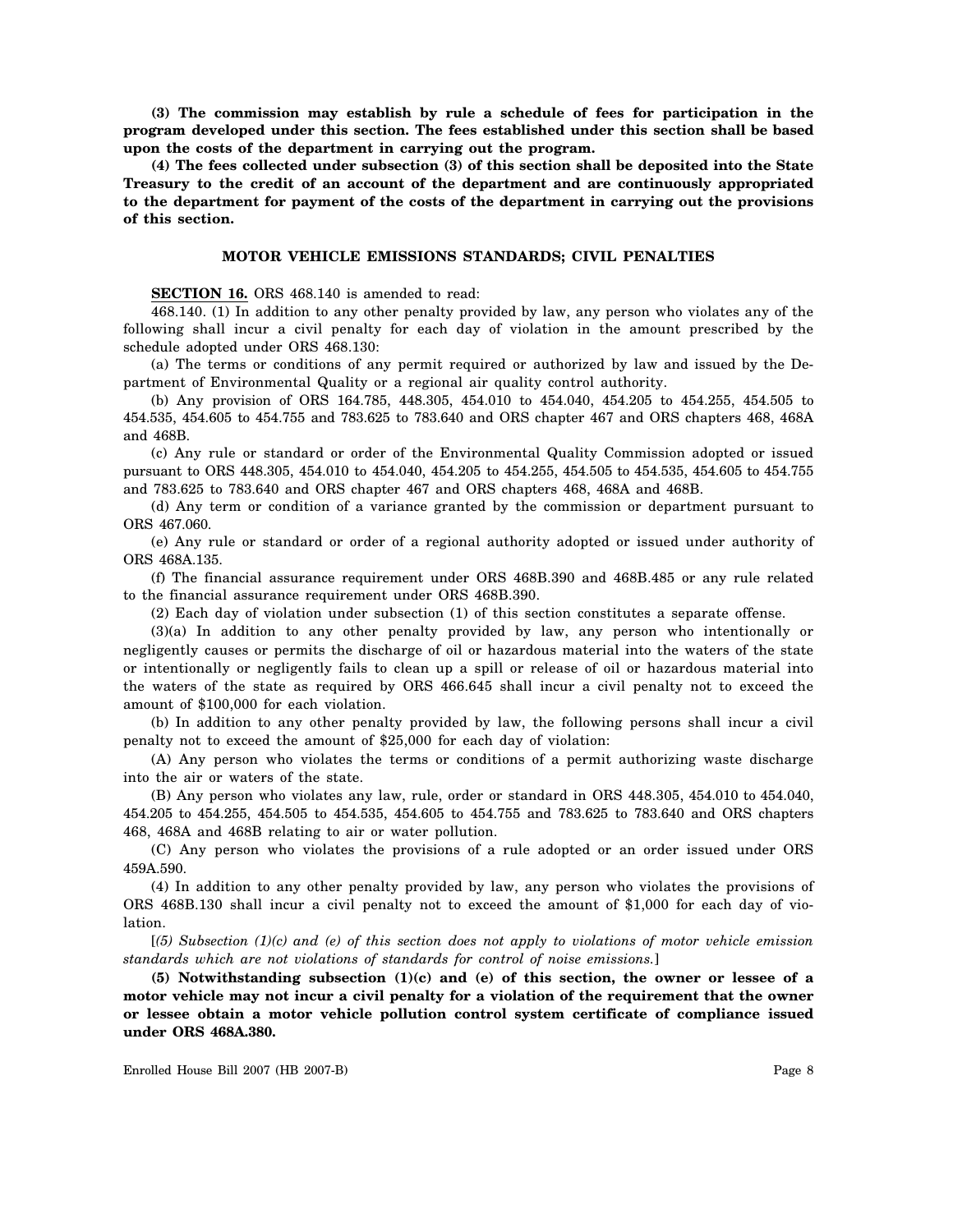(6) Notwithstanding the limits of ORS 468.130 (1) and in addition to any other penalty provided by law, any person who intentionally or negligently causes or permits open field burning contrary to the provisions of ORS 468A.555 to 468A.620 and 468A.992, 476.380 and 478.960 shall be assessed by the department a civil penalty of at least \$20 but not more than \$40 for each acre so burned. Any amounts collected by the department pursuant to this subsection shall be deposited with the State Treasurer to the credit of the General Fund and shall be available for general governmental expense. As used in this subsection, "open field burning" does not include propane flaming of mint stubble.

### **CLEAN DIESEL IN PUBLIC CONTRACTS**

**SECTION 17. Section 18 of this 2019 Act is added to and made a part of the Public Contracting Code.**

**SECTION 18. (1) As used in this section, "diesel engine," "nonroad diesel engine" and "motor vehicle" have the meanings given those terms in ORS 468A.795.**

**(2) Except as provided in subsection (4) of this section, a public improvement contract must require at least 80 percent of the total fleet of motor vehicles that are motor vehicles powered by diesel engines and equipment powered by nonroad diesel engines used on site and in the course of performing the contract to be:**

**(a) Motor vehicles powered by model year 2010 or newer diesel engines; and**

**(b) Equipment powered by nonroad diesel engines, whether or not capable of being powered by alternative fuel, that meet or exceed United States Environmental Protection Agency Tier 4 exhaust emission standards for nonroad compression ignition engines.**

**(3) Subsection (2) of this section applies only to a public improvement contract for a public improvement:**

**(a) With a value of \$20 million or more;**

**(b) For which the contracting agency is a state contracting agency; and**

**(c) If the public improvement is located within Multnomah, Clackamas or Washington County.**

**(4)(a) The Department of Environmental Quality may by order establish minimum standards for contract specifications relating to the use of diesel engines in the course of performing a public improvement contract by a state contracting agency. In establishing standards under this subsection, the department shall take into consideration methods for assisting contractors certified, under ORS 200.055, as disadvantaged business enterprises, minority-owned businesses, women-owned businesses, businesses owned by service-disabled veterans or emerging small businesses in complying with the minimum standards for contract specifications.**

**(b) The Director of Transportation, the Director of the Oregon Department of Administrative Services and the Attorney General may adopt rules for contract specifications relating to the use of diesel engines on site and in the course of performing a public improvement contract by a state contracting agency. In adopting rules under this paragraph, the directors and the Attorney General shall consider the minimum standards established by the Department of Environmental Quality under paragraph (a) of this subsection.**

**(c) As an alternative to meeting the requirements of subsection (2) of this section, a public improvement contract subject to subsection (2) of this section may include contract specifications that meet the minimum standards applicable to the public improvement contract under rules adopted pursuant to paragraph (b) of this subsection.**

**SECTION 18a. (1) Section 18 of this 2019 Act applies to public improvement contracts advertised or solicited on or after January 1, 2022, or, for public improvement contracts that are not advertised or solicited, public improvement contracts that a contracting agency enters into on or after January 1, 2022.**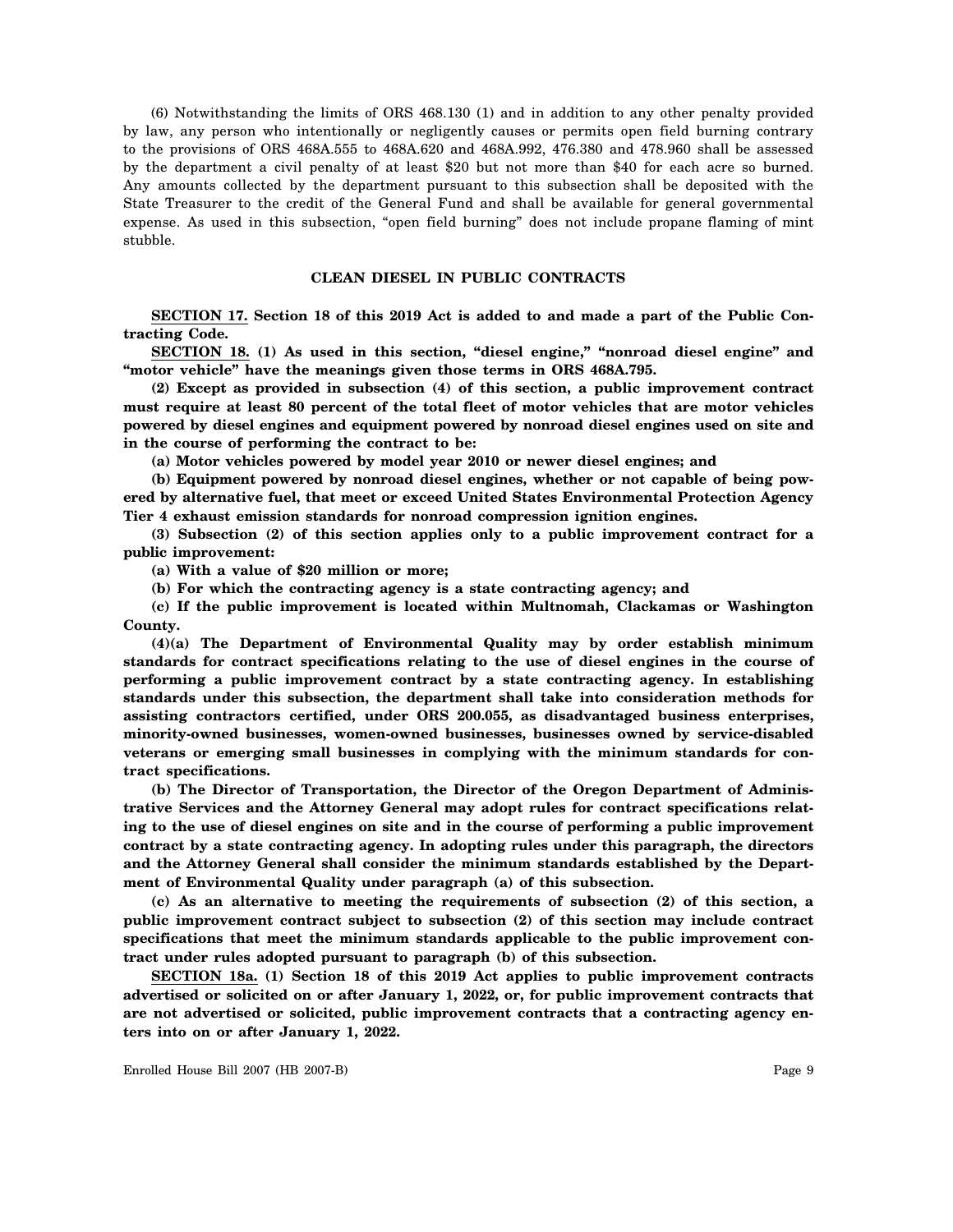**(2) Notwithstanding subsection (1) of this section, section 18 of this 2019 Act applies to any public improvement contract advertised or solicited on or after the effective date of this 2019 Act or, for a public improvement contract that is not advertised or solicited, any public improvement contract that a contracting agency enters into on or after the effective date of this 2019 Act, if the public improvement contract is for:**

**(a) The Interstate 5 Rose Quarter Project;**

**(b) The Interstate 205 Abernethy Bridge Project;**

**(c) The Interstate 205 Freeway Widening Project;**

**(d) The State Highway 217 Northbound Project; or**

**(e) The State Highway 217 Southbound Project.**

# **SUPPORTING BUSINESSES IN REDUCING DIESEL EMISSIONS TASK FORCE**

**SECTION 19. (1) The Supporting Businesses in Reducing Diesel Emissions Task Force is established.**

**(2) The task force consists of 11 members appointed as follows:**

**(a) The President of the Senate shall appoint one member from the majority party of the Senate and one member from the minority party of the Senate.**

**(b) The Speaker of the House of Representatives shall appoint one member from the majority party of the House of Representatives and one member from the minority party of the House of Representatives.**

**(c) The President and the Speaker shall coordinate to jointly appoint seven members as follows:**

**(A) One member of the public who is an elected official of a government entity having jurisdiction in an area with elevated concentrations of diesel particulate matter;**

**(B) Two members of the public who represent organizations concerned with the impacts of diesel emissions on health and communities;**

**(C) One member of the public who represents the trucking or freight industry;**

**(D) One member of the public who represents a business that operates equipment that is likely to be powered by diesel engines;**

**(E) One member of the public who represents contractors or businesses that retain the services of subcontractors that operate motor vehicles or equipment powered by diesel engines; and**

**(F) One member of the public who represents environmental justice communities.**

**(3) The task force shall:**

**(a) Consider public funding strategies for supporting businesses in reducing emissions from diesel engines used in the course of conducting business activities.**

**(b) Evaluate and develop recommendations related to funding strategies that shall include, but need not be limited to:**

**(A) Taxes;**

**(B) Fees;**

**(C) Contract requirements or funding set-asides; and**

**(D) Strategies employed by other states to accrue funds for diesel emissions reduction programs.**

**(c) Develop statewide incentive strategies to encourage replacement, repower or retrofitting of medium-duty trucks and heavy-duty trucks owned by owners located outside Multnomah, Clackamas or Washington County, taking into consideration the incentive strategies employed by adjoining states.**

**(d) Identify the barriers to small contractor participation in public contracting that exist under clean diesel in public contracting provisions.**

**(4) A majority of the voting members of the task force constitutes a quorum for the transaction of business.**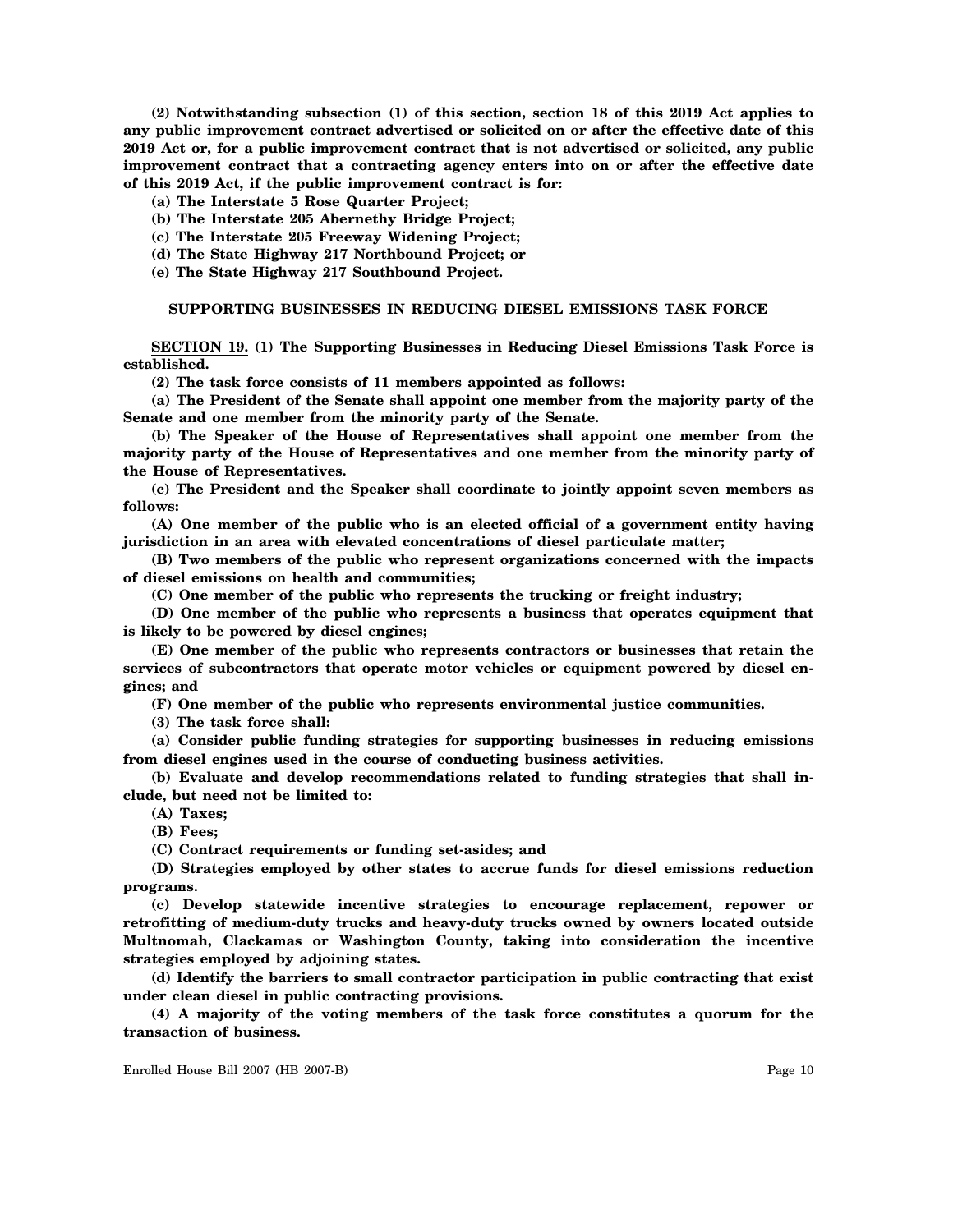**(5) Official action by the task force requires the approval of a majority of the voting members of the task force, except that in the event of a tie vote, the vote of the chairperson shall decide the action.**

**(6) The task force shall elect one of its members to serve as chairperson.**

**(7) If there is a vacancy for any cause, the appointing authority shall make an appointment to become immediately effective.**

**(8) The task force shall first convene no later than September 15, 2019, and shall meet at times and places specified by the call of the chairperson or of a majority of the voting members of the task force.**

**(9) The task force may adopt rules necessary for the operation of the task force.**

**(10) The task force shall submit a report in the manner provided by ORS 192.245, and may include recommendations for legislation, to the interim committees of the Legislative Assembly related to environment and natural resources no later than September 15, 2020.**

**(11) The Legislative Policy and Research Director shall provide staff support to the task force.**

**(12) Members of the Legislative Assembly appointed to the task force are nonvoting members of the task force and may act in an advisory capacity only.**

**(13) Members of the task force who are not members of the Legislative Assembly are not entitled to compensation or reimbursement for expenses and serve as volunteers on the task force.**

**(14) All agencies of state government, as defined in ORS 174.111, are directed to assist the task force in the performance of the duties of the task force and, to the extent permitted by laws relating to confidentiality, to furnish information and advice the members of the task force consider necessary to perform their duties.**

**SECTION 20. Section 19 of this 2019 Act is repealed on December 31, 2020.**

## **MISCELLANEOUS**

**SECTION 21.** ORS 468A.803 is amended to read:

468A.803. (1) The Department of Environmental Quality shall use the moneys in the Clean Diesel Engine Fund to award:

(a) Grants and loans to the owners and operators of motor vehicles powered by diesel engines, and equipment powered by nonroad diesel engines, for up to 25 percent of the certified costs of qualifying replacements as described in ORS 468A.797 and 468A.799;

(b) Grants and loans to the owners and operators of diesel engines for up to 100 percent of the certified costs of qualifying retrofits as described in ORS 468A.797 and 468A.799;

(c) Grants and loans to the owners and operators of nonroad diesel engines for up to 25 percent of the certified costs of qualifying repowers as described in ORS 468A.797 and 468A.799; and

(d) Grants to the owners of Oregon diesel truck engines to scrap those engines.

(2) The Environmental Quality Commission by rule may set grant or loan award rates at a percentage that is greater than a percentage allowed under subsection (1) of this section, provided that the grant or loan assistance will not exceed the cost-effectiveness threshold, if the higher percentage award rate would:

(a) Benefit sensitive populations or areas with elevated concentrations of diesel particulate matter; or

(b) Otherwise increase participation by those categories of owners or operators.

(3) In determining the amount of a grant or loan under this section, the department must reduce the incremental cost of a qualifying replacement, repower or retrofit by the value of any existing financial incentive that directly reduces the cost of the qualifying replacement, repower or retrofit, including tax credits, other grants or loans, or any other public financial assistance.

(4) The department may certify third parties to perform qualifying replacements, repowers and retrofits and may contract with third parties to perform such services for the certified costs of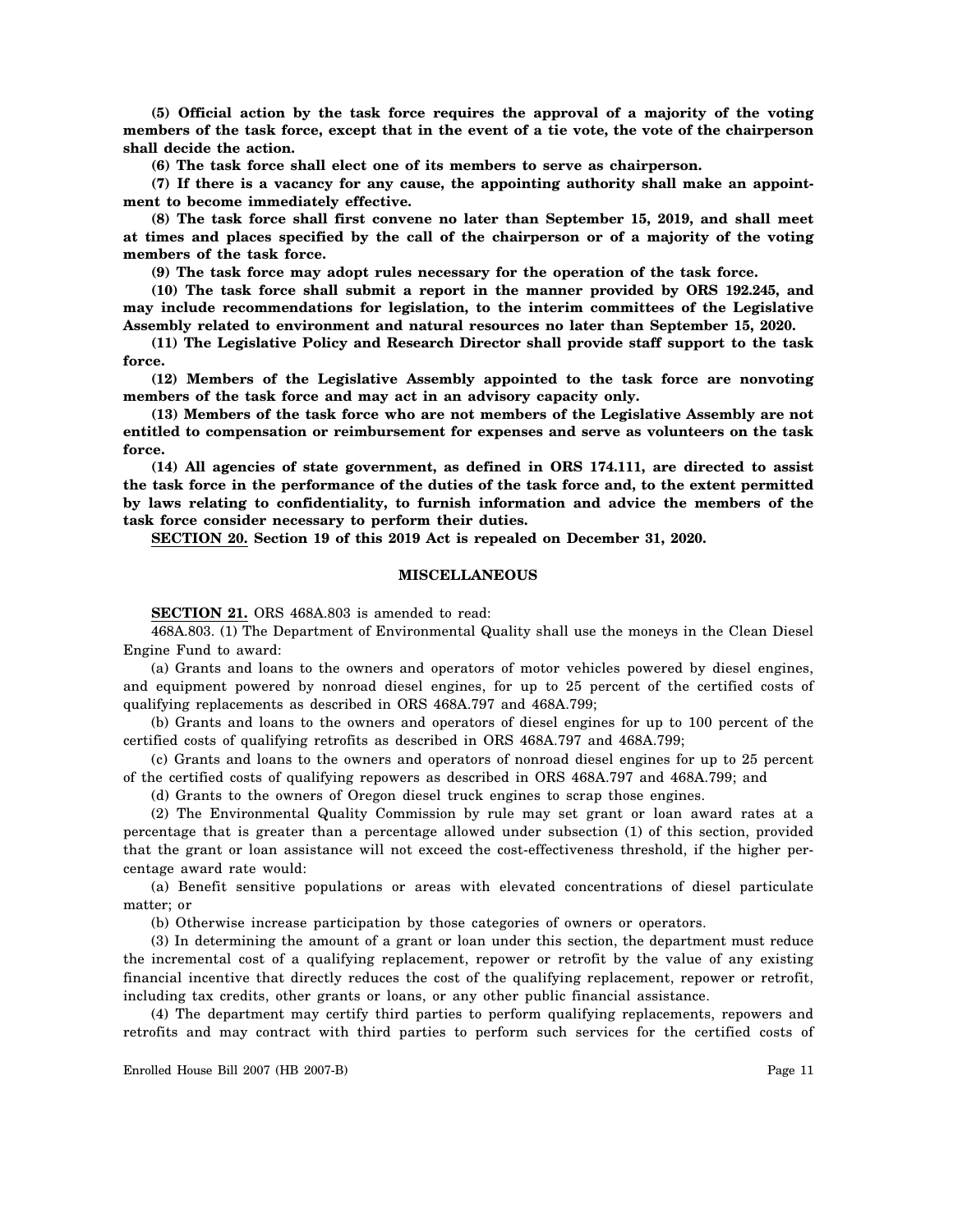qualifying replacements, repowers and retrofits. The department may also contract with institutions of higher education or other public bodies as defined by ORS 174.109 to train and certify third parties to perform qualifying replacements, repowers and retrofits.

(5) The department may not award a grant or loan for a replacement, repower or retrofit under subsection (1) of this section unless the grant or loan applicant demonstrates to the department's satisfaction that the resulting equivalent motor vehicle, equivalent equipment, repowered nonroad diesel engine or retrofitted diesel engine will undergo at least 50 percent of its use in Oregon, as measured by miles driven or hours operated, for the three years following the replacement, repower or retrofit.

(6) The department may not award a grant to scrap an Oregon diesel truck engine under subsection (1)**(d)** of this section unless the engine was manufactured prior to 1994 and the engine is in operating condition at the time of the grant application or, if repairs are needed, the owner demonstrates to the department's satisfaction that the engine can be repaired to an operating condition for less than its commercial scrap value. The commission shall adopt rules for a maximum grant awarded under subsection (1)**(d)** of this section for an engine in a heavy-duty truck and for an engine in a medium-duty truck. A grant awarded under subsection (1)**(d)** of this section may not be combined with any other tax credits, grants or loans, or any other public financial assistance, to scrap an Oregon diesel truck engine.

(7) Subject to and consistent with federal law, any moneys received from the federal government that are deposited in the Clean Diesel Engine Fund under ORS 468A.801 (2)(b) must be used for initiatives to reduce emissions from diesel engines. Subsections (1) to (6) of this section and ORS 468A.797 and 468A.799 do not apply to use of moneys in the fund received from the federal government.

(8) Any moneys received by the State of Oregon pursuant to a voluntary written agreement or a settlement approved in an administrative or judicial proceeding that are deposited in the Clean Diesel Engine Fund must be used by the department for activities consistent with the terms and conditions of the agreement or settlement. Subsections (1) to (6) of this section and ORS 468A.797 and 468A.799 do not apply to the use of moneys in the fund received pursuant to this subsection.

(9) Except as provided in subsection (8) of this section, the department may use the moneys in the Clean Diesel Engine Fund to pay expenses of the department in administering the program described in ORS 468A.795 to 468A.807.

**SECTION 22. (1) Sections 3 to 7, 14 and 15 of this 2019 Act and the amendments to statutes by sections 1, 2, 8 to 13 and 21 of this 2019 Act become operative on January 1, 2020.**

**(2) The Environmental Quality Commission, the Department of Environmental Quality and the Department of Transportation may take any action before the operative date specified in subsection (1) of this section that is necessary for the commission and the departments to exercise, on and after the operative date specified in subsection (1) of this section, all of the duties, functions and powers conferred on the commission and the departments by sections 3 to 7, 14 and 15 of this 2019 Act and the amendments to statutes by sections 1, 2, 8 to 13 and 21 of this 2019 Act.**

**SECTION 23. In addition to and not in lieu of any other appropriation, there is appropriated to the Department of Environmental Quality, for the biennium beginning July 1, 2019, out of the General Fund, the amount of \$407,718, which may be expended to carry out the duties of the department under this 2019 Act.**

**SECTION 24. The unit captions used in this 2019 Act are provided only for the convenience of the reader and do not become part of the statutory law of this state or express any legislative intent in the enactment of this 2019 Act.**

**SECTION 25. This 2019 Act being necessary for the immediate preservation of the public peace, health and safety, an emergency is declared to exist, and this 2019 Act takes effect on its passage.**